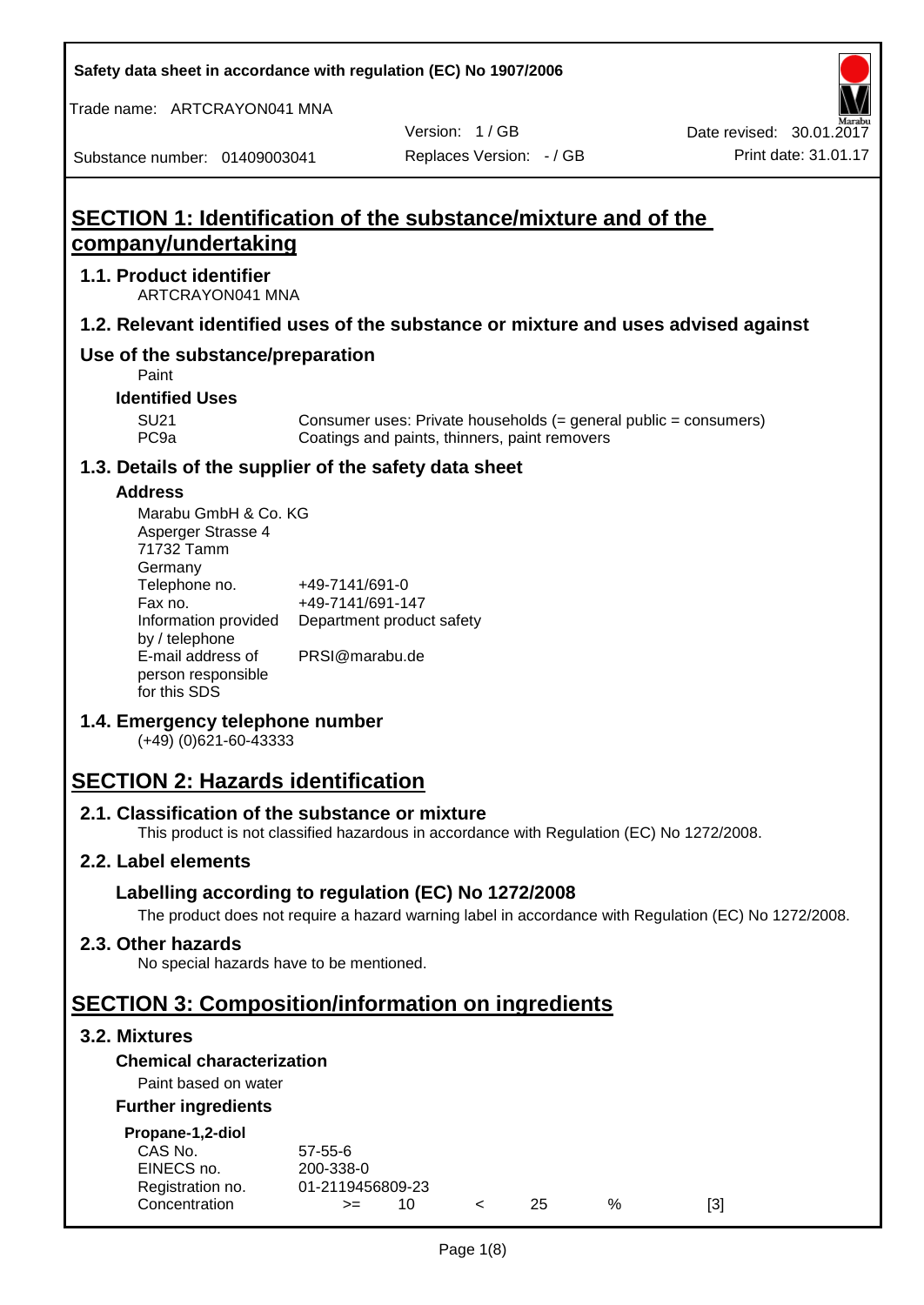#### **Safety data sheet in accordance with regulation (EC) No 1907/2006**

Trade name: ARTCRAYON041 MNA

Substance number: 01409003041 Version: 1 / GB Replaces Version: - / GB Print date: 31.01.17 Date revised: 30.01.2

# **Glycerol**

| CAS No.       | $56 - 81 - 5$ |  |   |     |
|---------------|---------------|--|---|-----|
| EINECS no.    | 200-289-5     |  |   |     |
| Concentration | $>=$          |  | % | [3] |

[3] Substance with occupational exposure limits

# **SECTION 4: First aid measures**

## **4.1. Description of first aid measures**

#### **After skin contact**

Wash with plenty of water and soap. Do NOT use solvents or thinners.

#### **After eye contact**

Separate eyelids, wash the eyes thoroughly with water (15 min.). In case of irritation consult an oculist.

#### **After ingestion**

Rinse mouth thoroughly with water. If larger amounts are swallowed or in the event of symptoms take medical treatment.

#### **4.2. Most important symptoms and effects, both acute and delayed** Until now no symptoms known so far.

## **4.3. Indication of any immediate medical attention and special treatment needed Hints for the physician / treatment**

Treat symptomatically

# **SECTION 5: Firefighting measures**

## **5.1. Extinguishing media**

## **Suitable extinguishing media**

Carbon dioxide, Foam, Sand, Water

# **5.2. Special hazards arising from the substance or mixture**

In the event of fire the following can be released: Carbon monoxide (CO); dense black smoke; Carbon dioxide (CO2); Sulphur dioxide (SO2)

## **5.3. Advice for firefighters**

#### **Other information**

Collect contaminated fire-fighting water separately, must not be discharged into the drains.

# **SECTION 6: Accidental release measures**

**6.1. Personal precautions, protective equipment and emergency procedures** No particular measures required.

## **6.2. Environmental precautions**

No particular measures required.

## **6.3. Methods and material for containment and cleaning up**

Clean preferably with a detergent - avoid use of solvents.

#### **6.4. Reference to other sections**

Information regarding Safe handling, see Section 7. Information regarding personal protective measures, see Section 8. Information regarding waste disposal, see Section 13.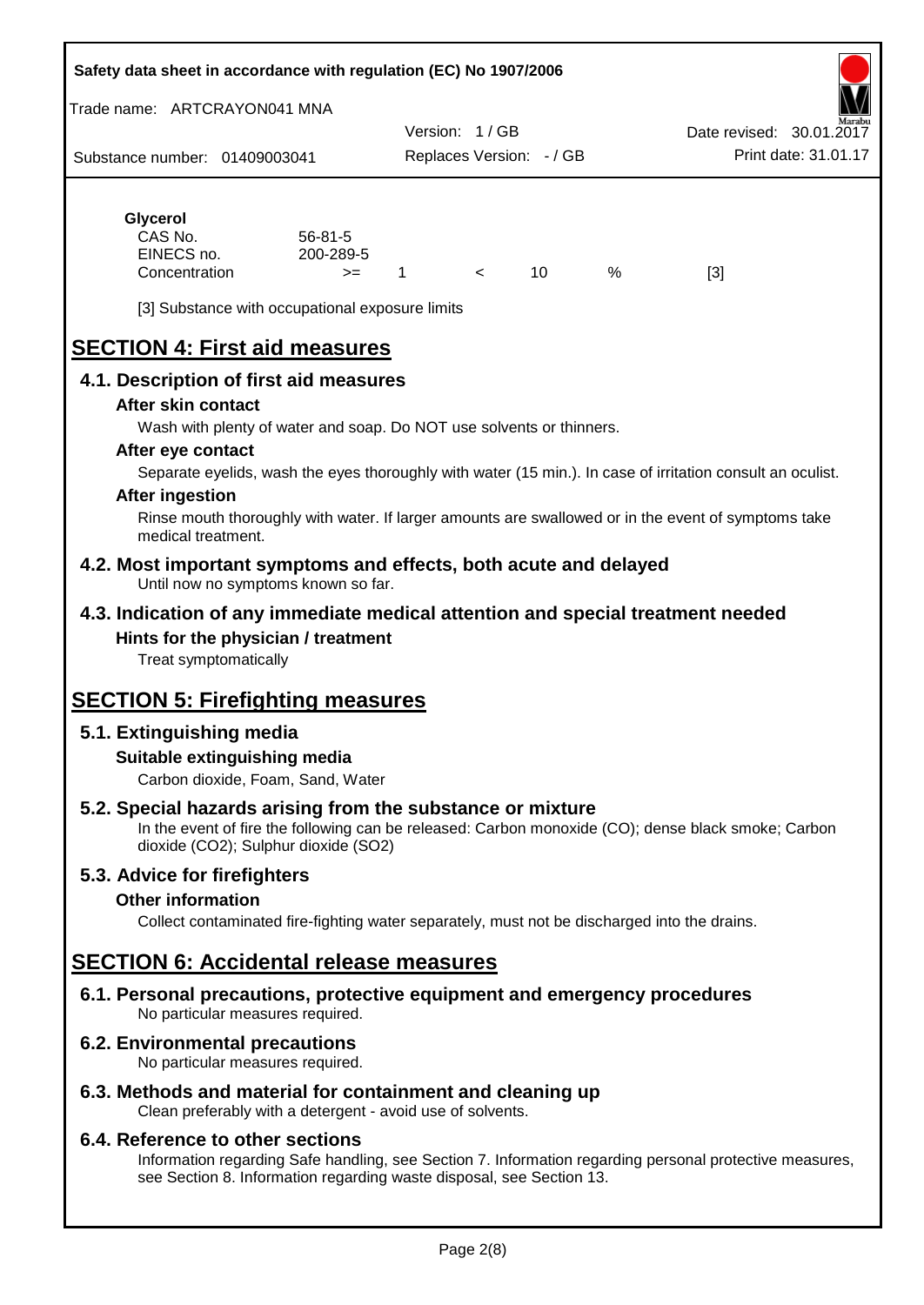| Safety data sheet in accordance with regulation (EC) No 1907/2006                                                                   |                    |                          |                          |
|-------------------------------------------------------------------------------------------------------------------------------------|--------------------|--------------------------|--------------------------|
| Trade name: ARTCRAYON041 MNA                                                                                                        |                    |                          |                          |
|                                                                                                                                     |                    | Version: 1/GB            | Date revised: 30.01.2017 |
| Substance number: 01409003041                                                                                                       |                    | Replaces Version: - / GB | Print date: 31.01.17     |
| <b>SECTION 7: Handling and storage</b>                                                                                              |                    |                          |                          |
|                                                                                                                                     |                    |                          |                          |
| 7.1. Precautions for safe handling                                                                                                  |                    |                          |                          |
| <b>Advice on safe handling</b><br>Avoid skin and eye contact. Smoking, eating and drinking shall be prohibited in application area. |                    |                          |                          |
| Advice on protection against fire and explosion                                                                                     |                    |                          |                          |
| No special measures required.                                                                                                       |                    |                          |                          |
| Classification of fires / temperature class / Ignition group / Dust explosion class                                                 |                    |                          |                          |
| Temperature class                                                                                                                   | T <sub>2</sub>     |                          |                          |
| 7.2. Conditions for safe storage, including any incompatibilities                                                                   |                    |                          |                          |
| Requirements for storage rooms and vessels                                                                                          |                    |                          |                          |
| Store in frostfree conditions.                                                                                                      |                    |                          |                          |
| Storage class according to TRGS 510                                                                                                 |                    |                          |                          |
| Storage class according to<br><b>TRGS 510</b>                                                                                       | 12                 | Non-combustible liquids  |                          |
| 7.3. Specific end use(s)<br>Paint                                                                                                   |                    |                          |                          |
|                                                                                                                                     |                    |                          |                          |
| <b>SECTION 8: Exposure controls/personal protection</b>                                                                             |                    |                          |                          |
| 8.1. Control parameters                                                                                                             |                    |                          |                          |
| <b>Exposure limit values</b>                                                                                                        |                    |                          |                          |
| Glycerol                                                                                                                            |                    |                          |                          |
| List                                                                                                                                | EH40               |                          |                          |
| <b>Type</b><br>Value                                                                                                                | WEL<br>10          | mg/m <sup>3</sup>        |                          |
| <b>Status: 2011</b>                                                                                                                 |                    |                          |                          |
| Propane-1,2-diol                                                                                                                    |                    |                          |                          |
| List                                                                                                                                | EH40               |                          |                          |
| <b>Type</b><br>Value                                                                                                                | <b>OES</b><br>10   | mg/m <sup>3</sup>        |                          |
| <b>Status: 2011</b>                                                                                                                 |                    |                          |                          |
| <b>Other information</b>                                                                                                            |                    |                          |                          |
| There are not known any further control parameters.                                                                                 |                    |                          |                          |
| 8.2. Exposure controls                                                                                                              |                    |                          |                          |
| <b>Exposure controls</b>                                                                                                            |                    |                          |                          |
| Provide adequate ventilation.                                                                                                       |                    |                          |                          |
| <b>SECTION 9: Physical and chemical properties</b>                                                                                  |                    |                          |                          |
|                                                                                                                                     |                    |                          |                          |
| 9.1. Information on basic physical and chemical properties                                                                          |                    |                          |                          |
| Form<br><b>Colour</b>                                                                                                               | liquid<br>coloured |                          |                          |
| <b>Odour</b>                                                                                                                        | odourless          |                          |                          |
| <b>Odour threshold</b>                                                                                                              |                    |                          |                          |
| Remarks                                                                                                                             | No data available  |                          |                          |
| <b>Melting point</b>                                                                                                                |                    |                          |                          |
| Remarks                                                                                                                             | not determined     |                          |                          |

 $\mathbf{r}$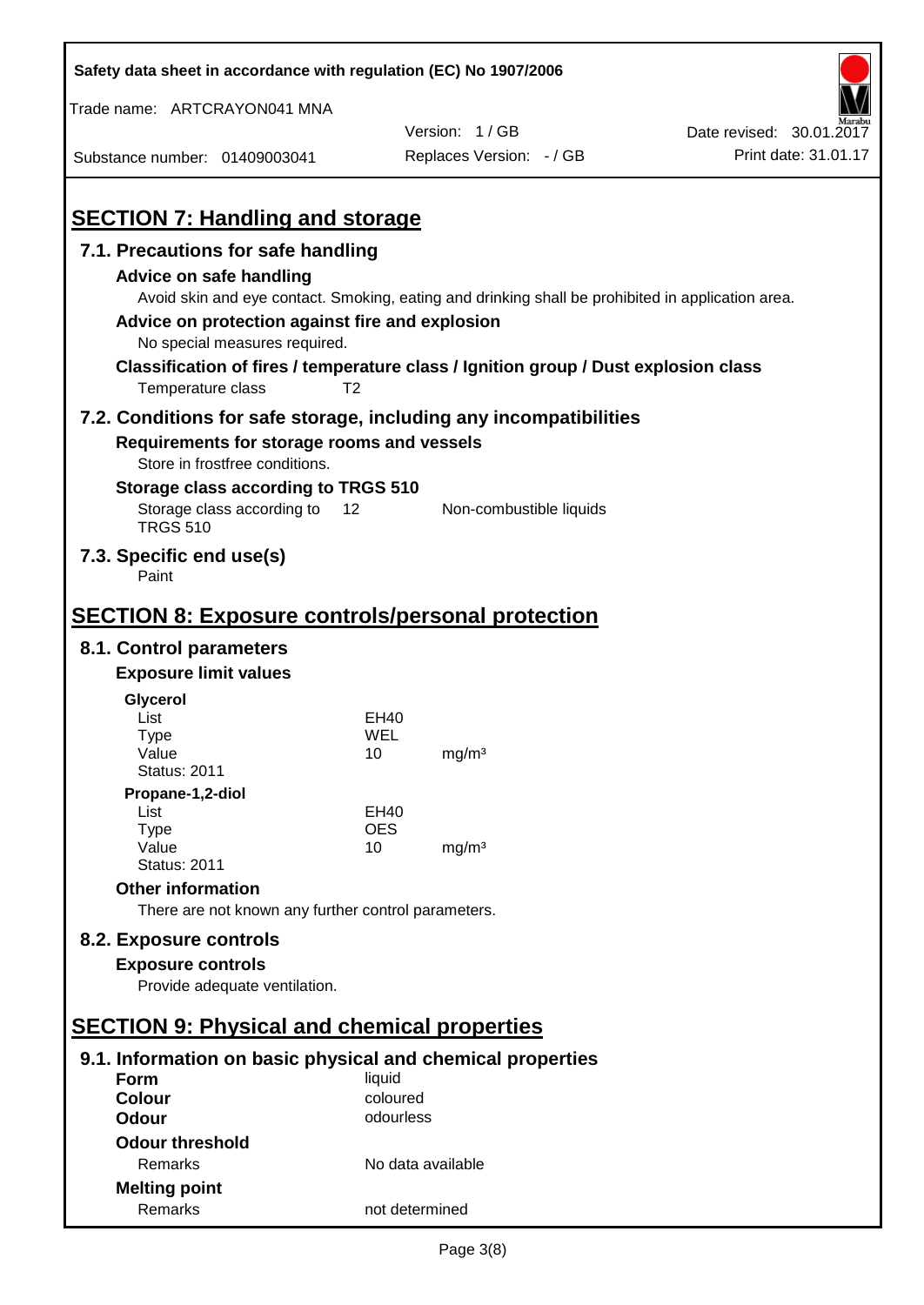| Safety data sheet in accordance with regulation (EC) No 1907/2006         |                                             |                          |
|---------------------------------------------------------------------------|---------------------------------------------|--------------------------|
| Trade name: ARTCRAYON041 MNA                                              | Version: 1/GB                               | Date revised: 30.01.2017 |
| Substance number: 01409003041                                             | Replaces Version: - / GB                    | Print date: 31.01.17     |
| <b>Freezing point</b>                                                     |                                             |                          |
| Remarks<br>Initial boiling point and boiling range                        | not determined                              |                          |
| Value                                                                     | 100<br>appr.                                | $\rm ^{\circ}C$          |
| Pressure                                                                  | 1.013<br>hPa                                |                          |
| Source                                                                    | Literature value                            |                          |
| <b>Flash point</b>                                                        |                                             |                          |
| Remarks                                                                   | Not applicable                              |                          |
| Evaporation rate (ether $= 1$ ) :<br>Remarks                              | not determined                              |                          |
| <b>Flammability (solid, gas)</b><br>Not applicable                        |                                             |                          |
| Upper/lower flammability or explosive limits                              |                                             |                          |
| Lower explosion limit                                                     | 2,6<br>appr.                                | $%$ (V)                  |
| Upper explosion limit<br>Source                                           | 12,5<br>appr.<br>Literature value           | $%$ (V)                  |
| Vapour pressure                                                           |                                             |                          |
| Value                                                                     | 23<br>appr.                                 | hPa                      |
| Temperature<br>Method                                                     | 20<br>°C<br>Value taken from the literature |                          |
| <b>Vapour density</b>                                                     |                                             |                          |
| Remarks                                                                   | not determined                              |                          |
| <b>Density</b>                                                            |                                             |                          |
| Remarks                                                                   | not determined                              |                          |
| <b>Solubility in water</b>                                                |                                             |                          |
| Remarks                                                                   | miscible                                    |                          |
| Ignition temperature<br>Value                                             | 371                                         | $^{\circ}C$              |
| Source                                                                    | appr.<br>Literature value                   |                          |
| <b>Viscosity</b>                                                          |                                             |                          |
| Remarks<br>Remarks                                                        | not determined                              |                          |
| 9.2. Other information                                                    |                                             |                          |
| <b>Other information</b>                                                  |                                             |                          |
| None known                                                                |                                             |                          |
| <b>SECTION 10: Stability and reactivity</b>                               |                                             |                          |
| 10.1. Reactivity<br>None                                                  |                                             |                          |
| 10.2. Chemical stability<br>No hazardous reactions known.                 |                                             |                          |
| 10.3. Possibility of hazardous reactions<br>No hazardous reactions known. |                                             |                          |
| 10.4. Conditions to avoid<br>No hazardous reactions known.                |                                             |                          |
| 10.5. Incompatible materials                                              |                                             |                          |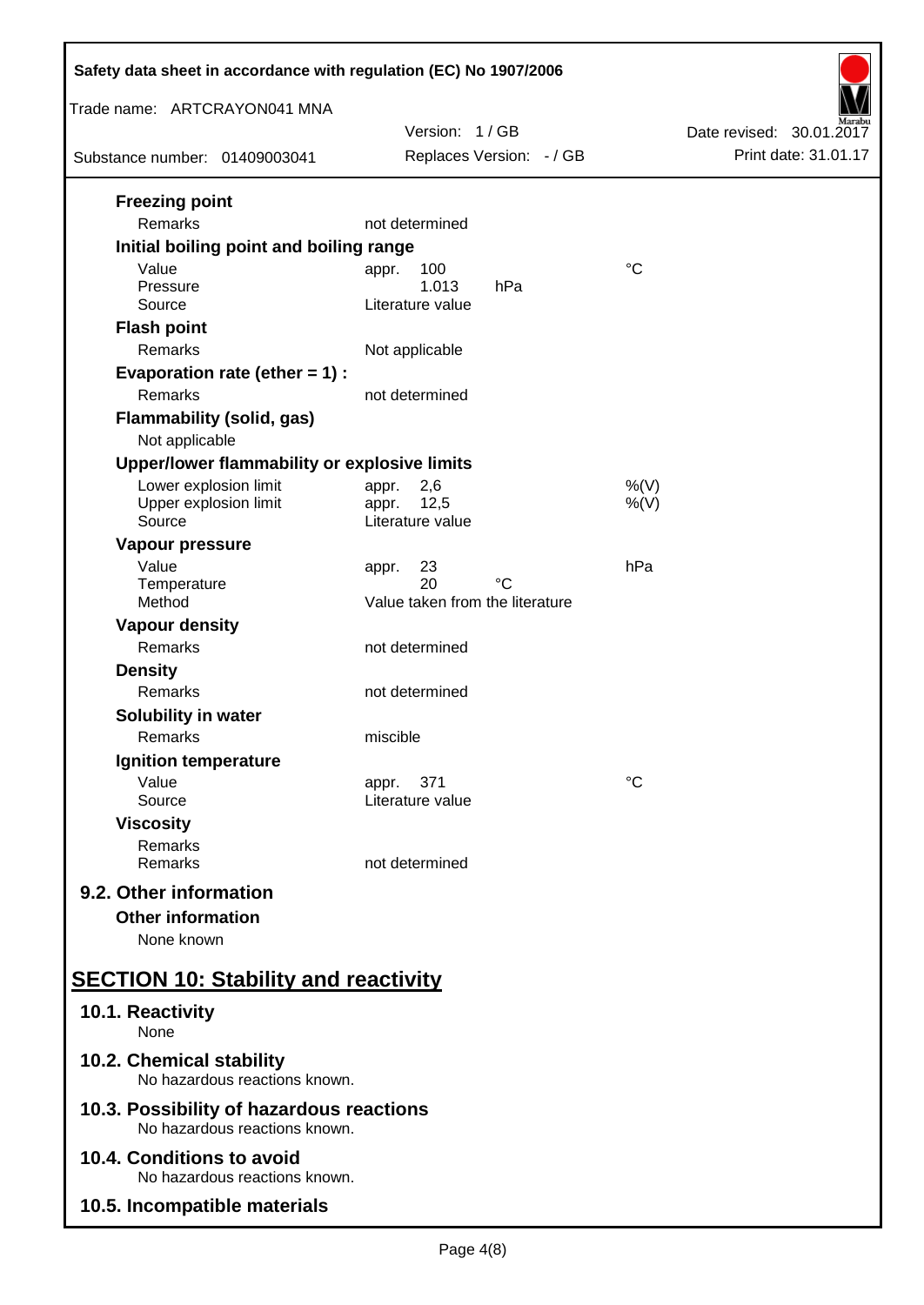|                                                                                                | Safety data sheet in accordance with regulation (EC) No 1907/2006                                  |                          |
|------------------------------------------------------------------------------------------------|----------------------------------------------------------------------------------------------------|--------------------------|
| Trade name: ARTCRAYON041 MNA                                                                   |                                                                                                    |                          |
|                                                                                                | Version: 1/GB                                                                                      | Date revised: 30.01.2017 |
| Substance number: 01409003041                                                                  | Replaces Version: - / GB                                                                           | Print date: 31.01.17     |
| None                                                                                           |                                                                                                    |                          |
| 10.6. Hazardous decomposition products<br>No hazardous decomposition products known.           |                                                                                                    |                          |
| <b>SECTION 11: Toxicological information</b>                                                   |                                                                                                    |                          |
| 11.1. Information on toxicological effects                                                     |                                                                                                    |                          |
| <b>Acute oral toxicity</b>                                                                     |                                                                                                    |                          |
| Remarks                                                                                        | Based on available data, the classification criteria are not met.                                  |                          |
| <b>Acute dermal toxicity</b>                                                                   |                                                                                                    |                          |
| Remarks                                                                                        | Based on available data, the classification criteria are not met.                                  |                          |
| <b>Acute inhalational toxicity</b>                                                             |                                                                                                    |                          |
| Remarks                                                                                        | Based on available data, the classification criteria are not met.                                  |                          |
| <b>Skin corrosion/irritation</b>                                                               |                                                                                                    |                          |
| Remarks                                                                                        | Based on available data, the classification criteria are not met.                                  |                          |
| Serious eye damage/irritation                                                                  |                                                                                                    |                          |
| Remarks                                                                                        | Based on available data, the classification criteria are not met.                                  |                          |
| <b>Sensitization</b>                                                                           |                                                                                                    |                          |
| Remarks                                                                                        | Based on available data, the classification criteria are not met.                                  |                          |
| <b>Mutagenicity</b>                                                                            |                                                                                                    |                          |
| Remarks                                                                                        | Based on available data, the classification criteria are not met.                                  |                          |
| <b>Reproductive toxicity</b>                                                                   |                                                                                                    |                          |
| Remarks                                                                                        | Based on available data, the classification criteria are not met.                                  |                          |
| Carcinogenicity                                                                                |                                                                                                    |                          |
| Remarks                                                                                        | Based on available data, the classification criteria are not met.                                  |                          |
| <b>Specific Target Organ Toxicity (STOT)</b>                                                   |                                                                                                    |                          |
| Single exposure<br><b>Remarks</b>                                                              | Based on available data, the classification criteria are not met.                                  |                          |
| <b>Repeated exposure</b><br>Remarks                                                            | Based on available data, the classification criteria are not met.                                  |                          |
| <b>Aspiration hazard</b>                                                                       |                                                                                                    |                          |
|                                                                                                | Based on available data, the classification criteria are not met.                                  |                          |
| <b>Experience in practice</b>                                                                  |                                                                                                    |                          |
| risk to health can be expected.                                                                | Provided all the recommended protective and safety precautions are taken, experience shows that no |                          |
| <b>Other information</b>                                                                       |                                                                                                    |                          |
| There are no data available on the mixture itself.<br>Directive 1999/45/EC and not classified. | The mixture has been assessed following the conventional method of the Dangerous Preparations      |                          |
| <b>SECTION 12: Ecological information</b>                                                      |                                                                                                    |                          |
| 12.1. Toxicity                                                                                 |                                                                                                    |                          |
| <b>General information</b>                                                                     |                                                                                                    |                          |

There are no data available on the mixture itself.Do not allow to enter drains or water courses.The mixture has been assessed following the summation method of the CLP Regulation (EC) No 1272/2008 and is not classified as dangerous for the environment.

# **12.2. Persistence and degradability**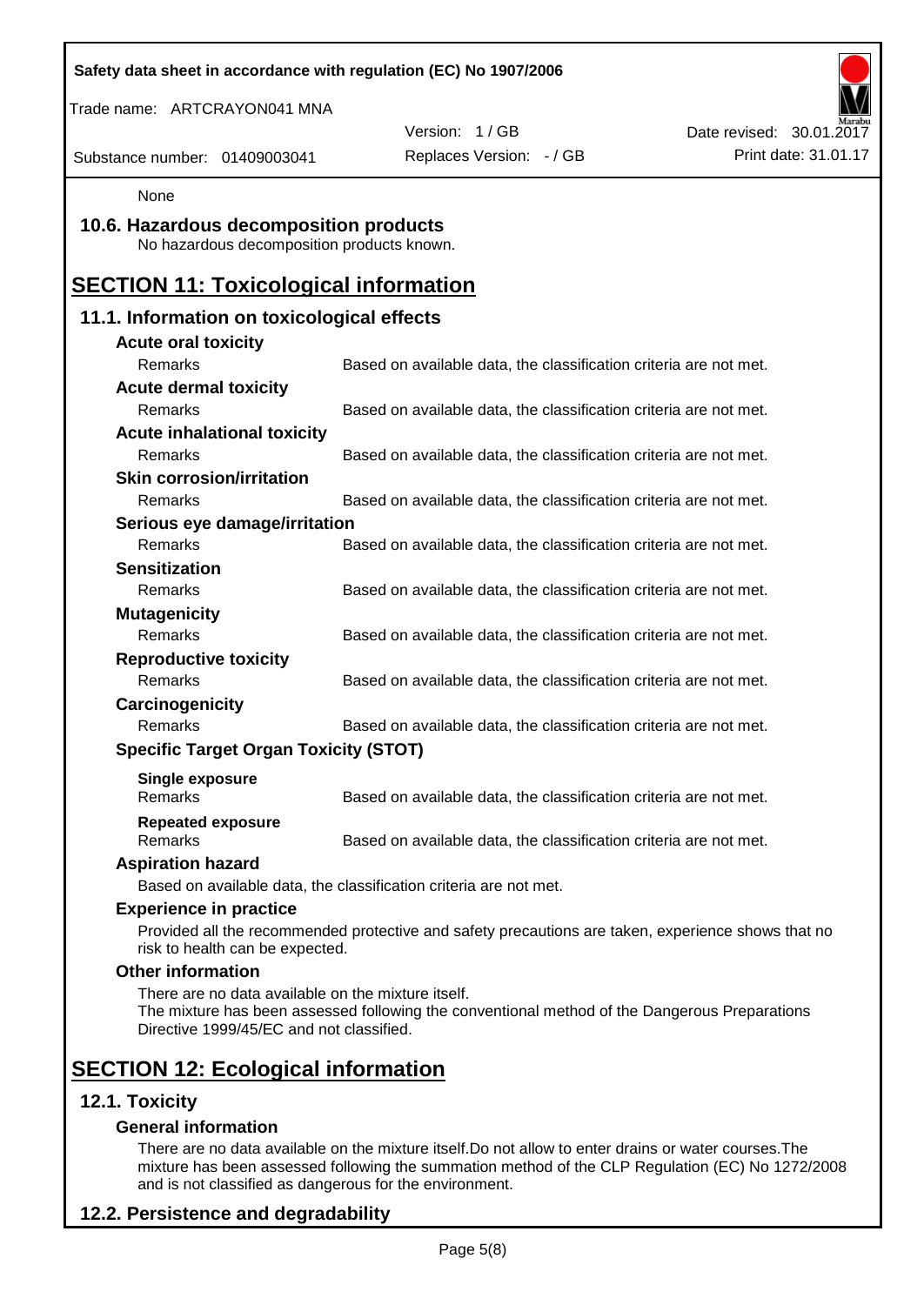| Safety data sheet in accordance with regulation (EC) No 1907/2006                                                   |                                                                                                       |                                                  |
|---------------------------------------------------------------------------------------------------------------------|-------------------------------------------------------------------------------------------------------|--------------------------------------------------|
| Trade name: ARTCRAYON041 MNA                                                                                        |                                                                                                       |                                                  |
| Substance number: 01409003041                                                                                       | Version: 1/GB<br>Replaces Version: - / GB                                                             | Date revised: 30.01.2017<br>Print date: 31.01.17 |
| <b>General information</b>                                                                                          |                                                                                                       |                                                  |
| There are no data available on the mixture itself.                                                                  |                                                                                                       |                                                  |
| 12.3. Bioaccumulative potential<br><b>General information</b><br>There are no data available on the mixture itself. |                                                                                                       |                                                  |
| 12.4. Mobility in soil                                                                                              |                                                                                                       |                                                  |
| <b>General information</b><br>There are no data available on the mixture itself.                                    |                                                                                                       |                                                  |
| 12.5. Results of PBT and vPvB assessment                                                                            |                                                                                                       |                                                  |
| <b>General information</b>                                                                                          |                                                                                                       |                                                  |
| There are no data available on the mixture itself.                                                                  |                                                                                                       |                                                  |
| 12.6. Other adverse effects                                                                                         |                                                                                                       |                                                  |
| <b>General information</b><br>There are no data available on the mixture itself.                                    |                                                                                                       |                                                  |
|                                                                                                                     |                                                                                                       |                                                  |
| <b>SECTION 13: Disposal considerations</b>                                                                          |                                                                                                       |                                                  |
| 13.1. Waste treatment methods                                                                                       |                                                                                                       |                                                  |
| Disposal recommendations for the product<br>with water and put into the drainage system.                            | The product can be placed with other household refuse. Small residues in containers can be washed-out |                                                  |
| Disposal recommendations for packaging                                                                              |                                                                                                       |                                                  |
| Completely emptied packagings can be given for recycling.                                                           | Packaging that cannot be cleaned should be disposed off as product waste.                             |                                                  |
| <b>SECTION 14: Transport information</b>                                                                            |                                                                                                       |                                                  |
| <b>Land transport ADR/RID</b><br>Non-dangerous goods<br>14.1. UN number<br>$UN -$                                   |                                                                                                       |                                                  |
| 14.2. UN proper shipping name                                                                                       |                                                                                                       |                                                  |
| 14.3. Transport hazard class(es)<br>Class                                                                           |                                                                                                       |                                                  |
| Label                                                                                                               |                                                                                                       |                                                  |
| 14.4. Packing group<br>Packing group                                                                                |                                                                                                       |                                                  |
| Transport category<br>14.5. Environmental hazards                                                                   | 0                                                                                                     |                                                  |
| <b>Marine transport IMDG/GGVSee</b>                                                                                 |                                                                                                       |                                                  |
| 14.1. UN number                                                                                                     | The product does not constitute a hazardous substance in sea transport.                               |                                                  |
| $UN -$<br>14.2. UN proper shipping name                                                                             |                                                                                                       |                                                  |
| 14.3. Transport hazard class(es)                                                                                    |                                                                                                       |                                                  |
| Class<br>Subsidiary risk                                                                                            |                                                                                                       |                                                  |
|                                                                                                                     |                                                                                                       |                                                  |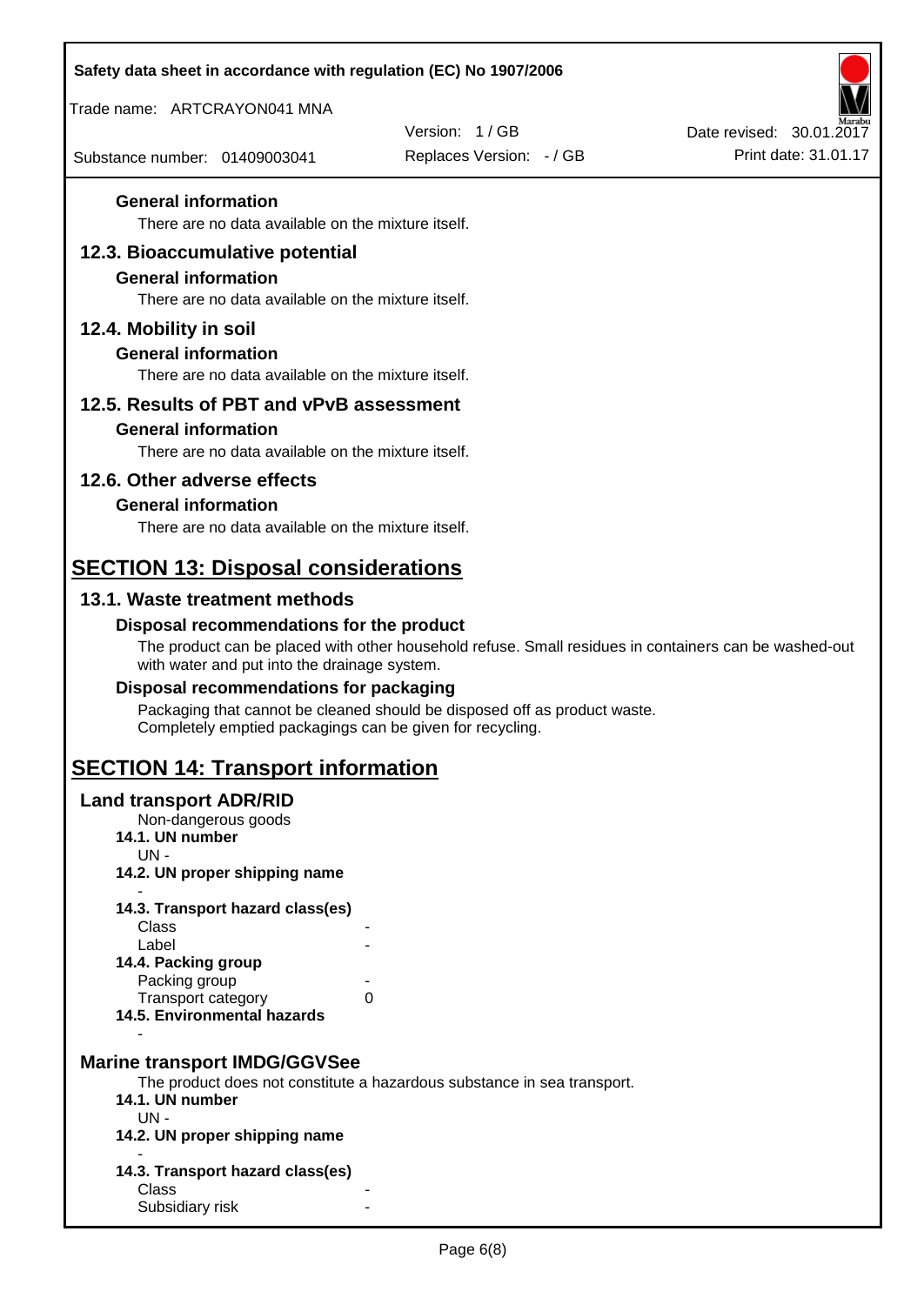|                                            | Safety data sheet in accordance with regulation (EC) No 1907/2006                                                                                                                                                                    |      |                                                                                                                                                                                                         |                                                                                                       |
|--------------------------------------------|--------------------------------------------------------------------------------------------------------------------------------------------------------------------------------------------------------------------------------------|------|---------------------------------------------------------------------------------------------------------------------------------------------------------------------------------------------------------|-------------------------------------------------------------------------------------------------------|
| Trade name: ARTCRAYON041 MNA               |                                                                                                                                                                                                                                      |      |                                                                                                                                                                                                         |                                                                                                       |
|                                            |                                                                                                                                                                                                                                      |      | Version: 1/GB                                                                                                                                                                                           | Date revised: 30.01.2017                                                                              |
| Substance number: 01409003041              |                                                                                                                                                                                                                                      |      | Replaces Version: - / GB                                                                                                                                                                                | Print date: 31.01.17                                                                                  |
| 14.4. Packing group<br>Packing group<br>no | 14.5. Environmental hazards                                                                                                                                                                                                          |      |                                                                                                                                                                                                         |                                                                                                       |
| Air transport ICAO/IATA<br>14.1. UN number |                                                                                                                                                                                                                                      |      | The product does not constitute a hazardous substance in air transport.                                                                                                                                 |                                                                                                       |
| $UN -$                                     | 14.2. UN proper shipping name                                                                                                                                                                                                        |      |                                                                                                                                                                                                         |                                                                                                       |
|                                            |                                                                                                                                                                                                                                      |      |                                                                                                                                                                                                         |                                                                                                       |
| Class                                      | 14.3. Transport hazard class(es)                                                                                                                                                                                                     |      |                                                                                                                                                                                                         |                                                                                                       |
| Subsidiary risk                            |                                                                                                                                                                                                                                      |      |                                                                                                                                                                                                         |                                                                                                       |
| 14.4. Packing group                        |                                                                                                                                                                                                                                      |      |                                                                                                                                                                                                         |                                                                                                       |
| Packing group                              | 14.5. Environmental hazards                                                                                                                                                                                                          |      |                                                                                                                                                                                                         |                                                                                                       |
| <b>Other information</b><br>no             | Transport within the user's premises:<br>Always transport in closed containers that are upright and secure.                                                                                                                          |      | 14.7. Transport in bulk according to Annex II of Marpol and the IBC Code                                                                                                                                | Ensure that persons transporting the product know what to do in the event of an accident or spillage. |
|                                            | <b>SECTION 15: Regulatory information</b>                                                                                                                                                                                            |      |                                                                                                                                                                                                         |                                                                                                       |
| or mixture                                 |                                                                                                                                                                                                                                      |      |                                                                                                                                                                                                         | 15.1. Safety, health and environmental regulations/legislation specific for the substance             |
| <b>VOC</b>                                 |                                                                                                                                                                                                                                      |      |                                                                                                                                                                                                         |                                                                                                       |
| VOC (EU)                                   |                                                                                                                                                                                                                                      | 13,5 | %                                                                                                                                                                                                       |                                                                                                       |
| <b>Other information</b>                   |                                                                                                                                                                                                                                      |      |                                                                                                                                                                                                         |                                                                                                       |
|                                            |                                                                                                                                                                                                                                      |      | The product does not contain substances of very high concern (SVHC).                                                                                                                                    |                                                                                                       |
| <b>Other information</b>                   |                                                                                                                                                                                                                                      |      |                                                                                                                                                                                                         |                                                                                                       |
|                                            | All components are contained in the TSCA inventory or exempted.<br>All components are contained in the AICS inventory.<br>All components are contained in the PICCS inventory.<br>All components are contained in the DSL inventory. |      |                                                                                                                                                                                                         |                                                                                                       |
|                                            | All components are contained in the IECSC inventory.<br>All components are contained in the NZIOC inventory.<br>All components are contained in the ENCS inventory.                                                                  |      |                                                                                                                                                                                                         |                                                                                                       |
|                                            | All components are contained in the ECL inventory.                                                                                                                                                                                   |      |                                                                                                                                                                                                         |                                                                                                       |
|                                            | 15.2. Chemical safety assessment                                                                                                                                                                                                     |      | For this preparation a chemical safety assessment has not been carried out.                                                                                                                             |                                                                                                       |
|                                            | <b>SECTION 16: Other information</b>                                                                                                                                                                                                 |      |                                                                                                                                                                                                         |                                                                                                       |
|                                            | <b>Supplemental information</b>                                                                                                                                                                                                      |      |                                                                                                                                                                                                         |                                                                                                       |
|                                            |                                                                                                                                                                                                                                      |      | This information is based on our present state of knowledge. However, it should not constitute a<br>guarantee for any specific product properties and shall not establish a legally valid relationship. | Relevant changes compared with the previous version of the safety data sheet are marked with: ***     |

The information in this Safety Data Sheet is based on the present state of knowledge and current